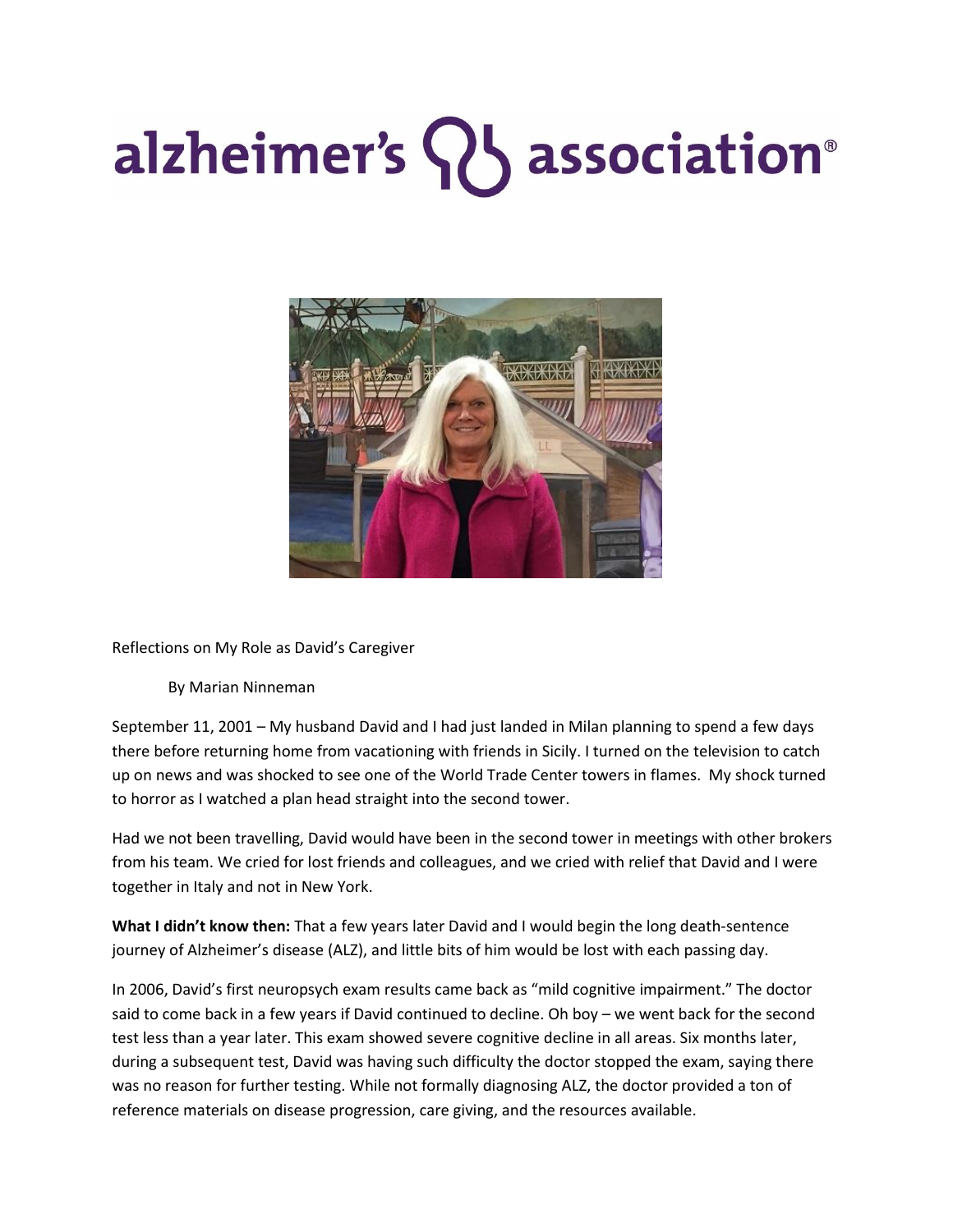**What I wish I had known:** I would make mistakes – many mistakes – ALZ was all new territory. The ALZ information available is a great starting point. Our loved ones are unique individuals, and this disease affects everyone differently. Take advantage of basics provided in the reference materials and available resources, but use your perspective and experience to develop your own "operating manual."

The hours David would be home alone while I worked became one of our early challenges. To fill those hours, we brought a Goldendoodle named Bella into our family. Trained by me as my version of a service dog, Bella became David's constant companion. David loved to walk Bella through the streets of Shorewood and the UWM campus – especially the UWM campus, because, as David would say, "She is the perfect chick magnet!"

**What I realized then:** I live in a great dementia-aware community! I owe thanks to those who watched out for David, talked with him, gave Bella a pat, or even pointed David in the right direction home if he appeared confused.

I hated to give Bella up after David died, but she had a hard time being home alone while I worked. After watching her mope around, I realized I needed to let Bella go. She is such a special dog who loves to help people. David's sister Joan and her husband Bob absolutely adore Bella and said they would drop everything and come get her whenever I was ready. Bella now works happily as a grief therapy dog at Bob and Joan's funeral homes where she continues to bring comfort to those who suffer.

During the initial years, David and I entertained, socialized and traveled. As his abilities declined and he became less predictable and more easily agitated, some of our friends began to drift away. I was deeply hurt and at times a bit angry with them.

**What I wish I had known then:** People do and say stupid things when faced with uncomfortable situations or lack of knowledge of a disease or condition. Forgive them – let them know you need them in your life, and let them know how much you appreciate their support. Encourage them to ask questions about the disease, and share what you know.

In 2012, mutual friends introduced me to Peter, who was taking care of his wife, Mary, also diagnosed with early onset. We talked about how we might help each other – trading caregiving, making meals together, teaching each other how to care for a partner of the opposite gender. He showed me how to shave David's face, and I guided him through bathing Mary. We agreed to be there for each other until both our loved ones completed their journey.

**What I wish I had known then:** This wretched disease has its own ugly timeline. Although there is great information available about the stages of this disease, don't count on your loved one following them. Although Mary was more advanced than David when Peter and I first partnered as caregivers, David passed away more than three years earlier than Mary.

When I could no longer safely care for David in our home, I moved him into a memory care assisted living center. I felt guilty of not being a good enough caregiver, I felt guilty that I could no longer care for him at home, but mostly I felt guilty for just wanting some of my "normal" life back!